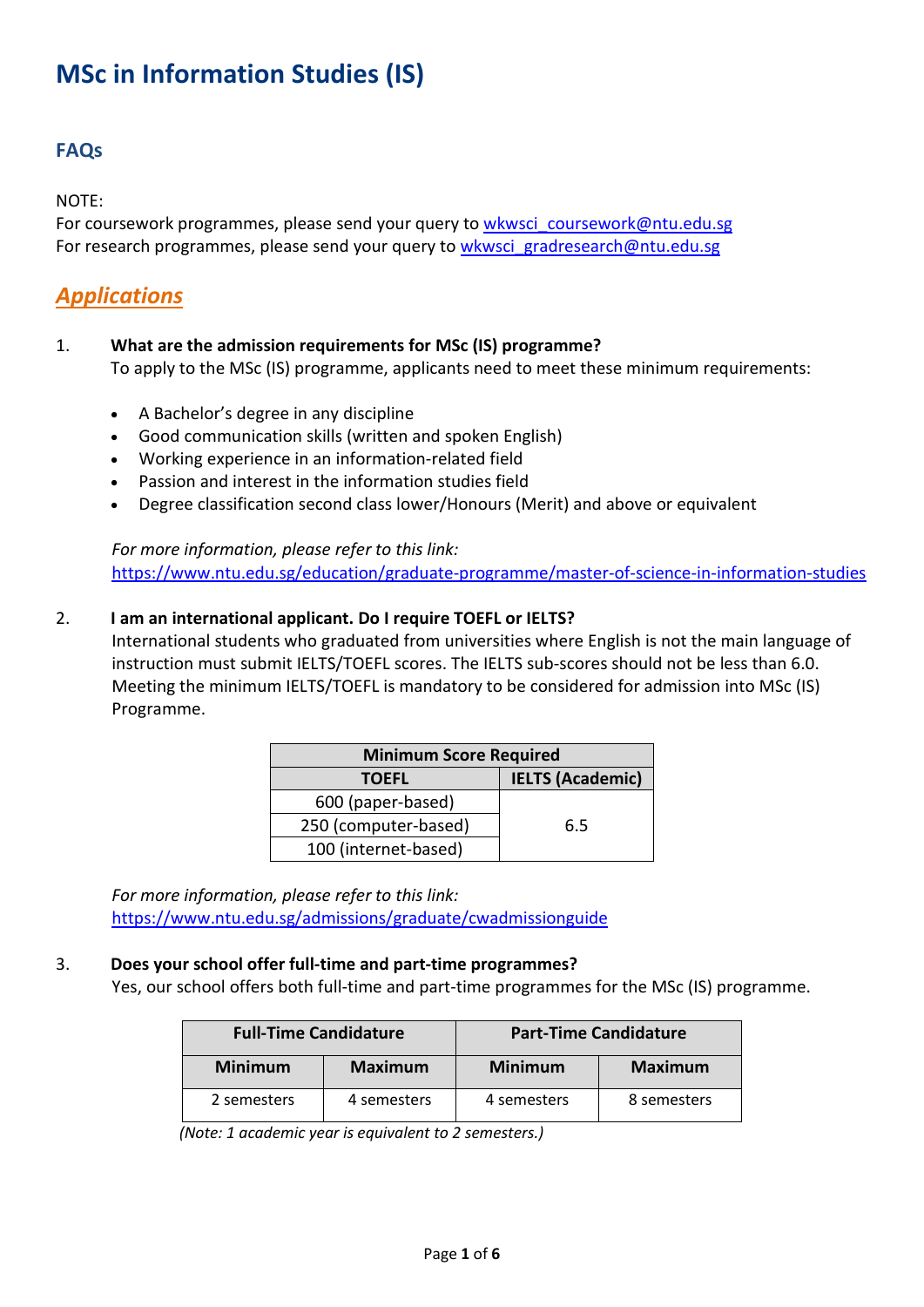#### 4. **As an international applicant, can I apply for the part-time programme?**

Part-time programme is applicable only to Singaporeans, Singapore Permanent Residents and those on Employment or Dependent Pass.

International applicant, who is not on Employment or Dependent Pass, must apply for full-time programme and will be issued Student Pass to study in NTU, pending approval from Immigration & Checkpoints Authority of Singapore (ICA).

# 5. **How many intakes does WKWSCI have and when?**

WKWSCI only has one intake in August every year.

#### 6. **How and when do I apply for your school's August intake?**

The application for the yearly **August** intake will open in early November and close in end January. All applications must be submitted electronically only. Any other forms of submission will not be processed.

If you wish to apply for admission to more than one programme, please submit a separate application form for each programme. Every programme applied to will be subject to separate application fees.

*You can apply online here:* <https://www.ntu.edu.sg/admissions/graduate/cwadmissionguide>

#### 7. **Where can I find details on the application procedure?**

You can find information regarding the application procedure here: <https://www.ntu.edu.sg/admissions/graduate/cwadmissionguide>

#### 8. **What are the supporting documents required for admission?**

You will need to upload the supporting documents online when you are completing the application. You may use the list of supporting documents as a reference for documents to be uploaded. It is recommended to include your CV or Résumé as part of the supporting documents as well. School may contact applicants about additional information or documents later (if required).

Note of the following for uploading of supporting documents:

- Supporting documents must be legible, sharp, and clear
- Name the files in English
- Applicants are required to upload documents for each programme applied

*For the complete list of supporting documents to be submitted as part of the application package, please refer to this link:*

[https://www.ntu.edu.sg/admissions/graduate/cwadmissionguide#Content\\_C040\\_Col00](https://www.ntu.edu.sg/admissions/graduate/cwadmissionguide#Content_C040_Col00)

#### 9. **How much is the application fee?**

Currently, the application fee is S\$21.40 per programme applied to. Please note that applications without successful payment of application fee will not be processed. However, do note that fees are subject to revision and in such cases the revised fees will apply.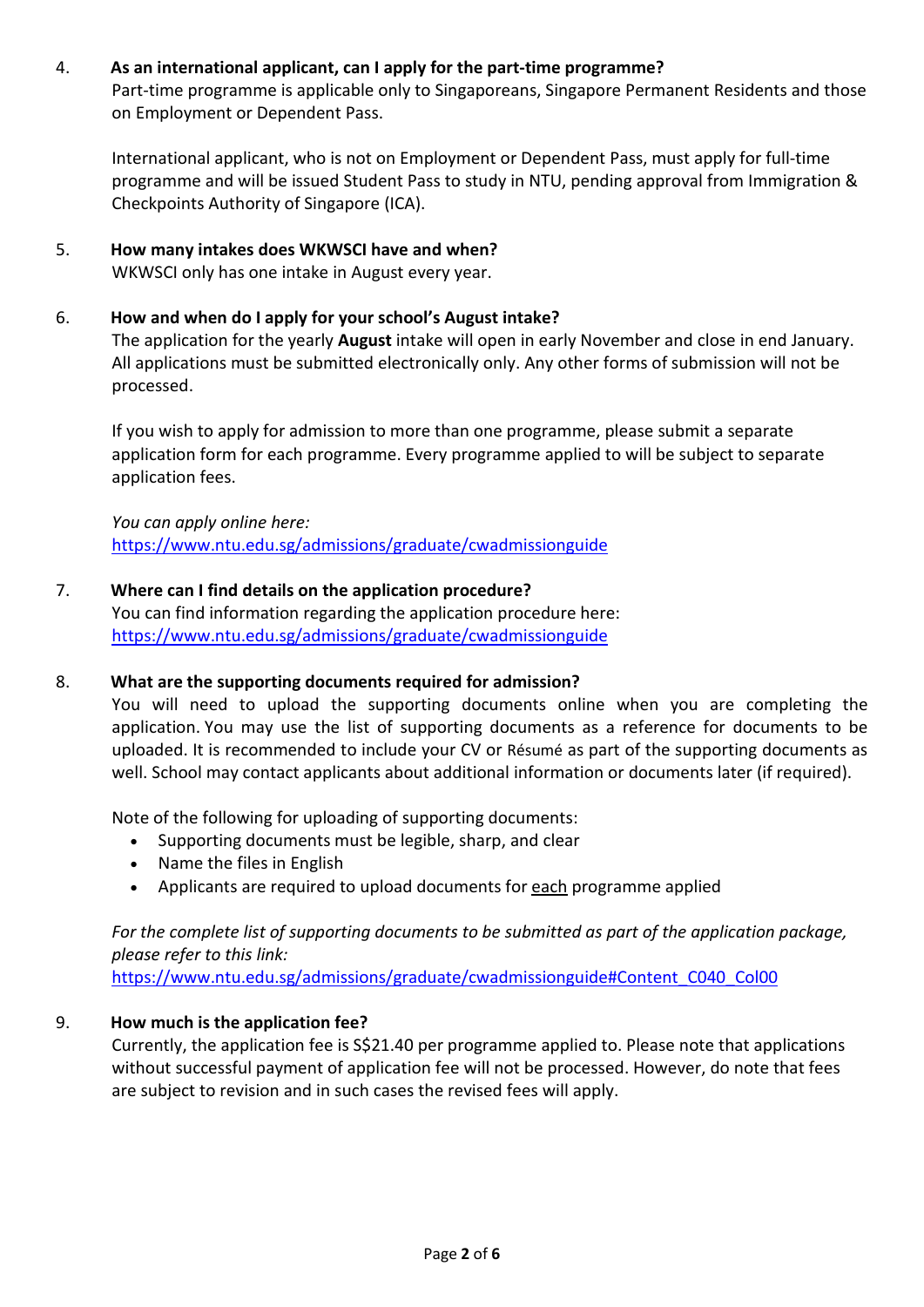#### 10. **What is the payment mode for the application fee?**

Payment can be made online before submitting application by VISA/Mastercard.

*For information regarding payment modes, please refer to this link:* <https://www.ntu.edu.sg/admissions/graduate/cwadmissionguide>

#### 11. **When will I know the outcome of my application?**

The application outcome will be released around end March to April.

*Candidates can check the application outcome here:* [https://wis.ntu.edu.sg/webexe/owa/pgr\\$adm\\_inquiry.main](https://wis.ntu.edu.sg/webexe/owa/pgr$adm_inquiry.main)

#### 12. **How do I accept offer of admission?**

If you are offered admission, you will receive the offer letter with the admission details via email. You have to accept your offer online. Please note that even if you are offered more than one programme, you can accept only one offer.

*For more information, please refer to this link:* [https://wis.ntu.edu.sg/webexe/owa/pgr\\$acceptance\\_offer.main](https://wis.ntu.edu.sg/webexe/owa/pgr$acceptance_offer.main)

#### 13. **Is Service Obligation option available for the MSc (IS) Programme?**

From AY2019 onwards, Service Obligation is no longer available to international students applying for Coursework Programmes as they will be liable for non-subsidised tuition fees.

*For more information, please refer to this link:* <https://www.ntu.edu.sg/admissions/graduate/financialmatters/service-obligation>

### *Financial Matters*

#### 14. **Is the MSc (IS) Programme a subsidised programme?**

This programme is subsidised by the Ministry of Education (MOE), Singapore. The substantial tuition subsidy from the Government of Singapore comes in the form of a MOE subsidy which is administered by the Ministry of Education (MOE) and is offered to eligible students up to the normal course duration (**one year for full-time students and two years for part-time students**). Students who take longer than the normal course duration will be liable for non-subsidised (Full) tuition fees during the extended semesters. Students need not apply for the MOE subsidy if they are eligible.

Note: From AY 2019 onwards, MOE subsidy only applies to Singaporean and Singapore Permanent Resident (SPR) students. International students applying for Coursework Programmes will be liable for non-subsidised tuition fees.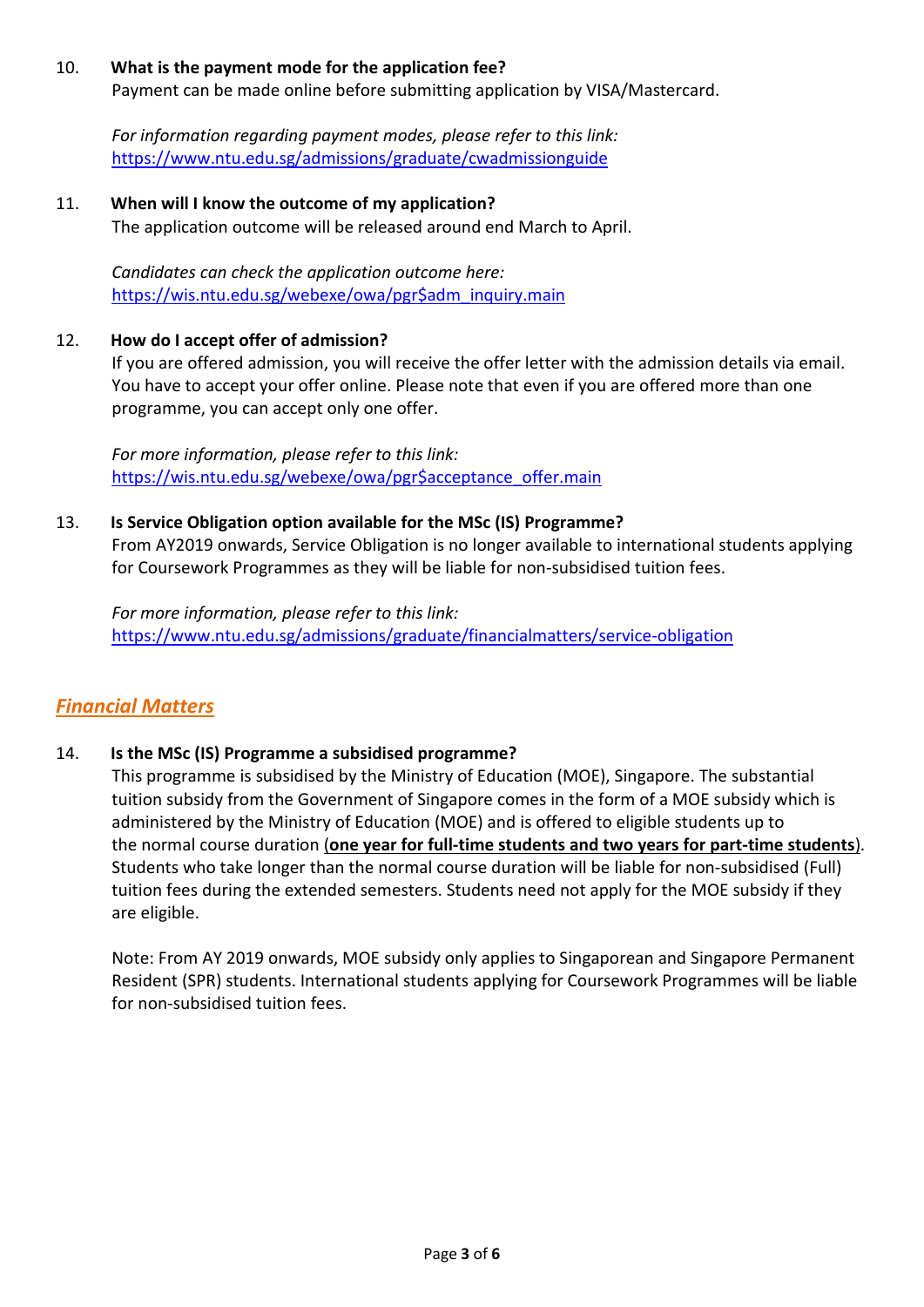#### 15. **What are the tuition fees for the MSc (IS) Programme?**

| Tuition Fees per Academic Year (AY2021-2022) |                                                            |                                    |                                                  |  |
|----------------------------------------------|------------------------------------------------------------|------------------------------------|--------------------------------------------------|--|
| MSc (IS)<br>Programme<br><b>Status</b>       | <b>Non-Subsidised</b><br><b>Fees (inclusive</b><br>of GST) | <b>Singapore</b><br><b>Citizen</b> | <b>Singapore</b><br>Permanent<br><b>Resident</b> |  |
|                                              | S\$                                                        | S\$                                | S\$                                              |  |
| <b>Full-time</b>                             | 38,300                                                     | 9,450                              | 14,250                                           |  |
| Part-time                                    | 19,150                                                     | 4,725                              | 7,1625                                           |  |

*You can find information on the tuition fees here:*

<https://www.ntu.edu.sg/admissions/graduate/financialmatters/pgtuitionfees> **OR**

[https://www.ntu.edu.sg/education/graduate-programme/master-of-science-in-information](https://www.ntu.edu.sg/education/graduate-programme/master-of-science-in-information-studies#additionaiInformation)[studies#additionaiInformation](https://www.ntu.edu.sg/education/graduate-programme/master-of-science-in-information-studies#additionaiInformation)

Please note that tuition fees are subject to revision. An estimated increase could be around 10% to 20%.

#### 16. **Are there any scholarships available for the MSc (IS) Programme?**

Currently, there are no scholarships available for this programme.

#### 17. **Is Financial Assistance available for the MSc (IS) Programme?**

Financial assistance is only applicable to students pursuing the Masters by Coursework programmes on a full-time basis. Students paying non-subsidised tuition fees are NOT eligible for Tuition Fee Loan.

*For more information, please refer to this link:* <https://www.ntu.edu.sg/admissions/graduate/financialmatters/financialaid>

#### 18. **Is the SkillsFuture Mid-Career Enhanced Subsidy applicable to the MSc (IS) Programme?**

Students in MOE-subsidised coursework programmes who are Singapore Citizens and aged 40 and above (based on the year which the student turns 40 years old) may be eligible for higher subsidy under the SkillsFuture Mid-Career Enhanced Subsidy. The fees payable will be 60% lower than the standard subsidised fees payable by other Singaporean students. The amount of fees payable will be reflected in their individual student bill.

Please contact [sfcredit@ntu.edu.sg](mailto:sfcredit@ntu.edu.sg) if you have any clarifications with regards to SkillsFuture Mid-Career Enhanced Subsidy.

*For more information, please refer to this link:* <https://www.skillsfuture.gov.sg/enhancedsubsidy>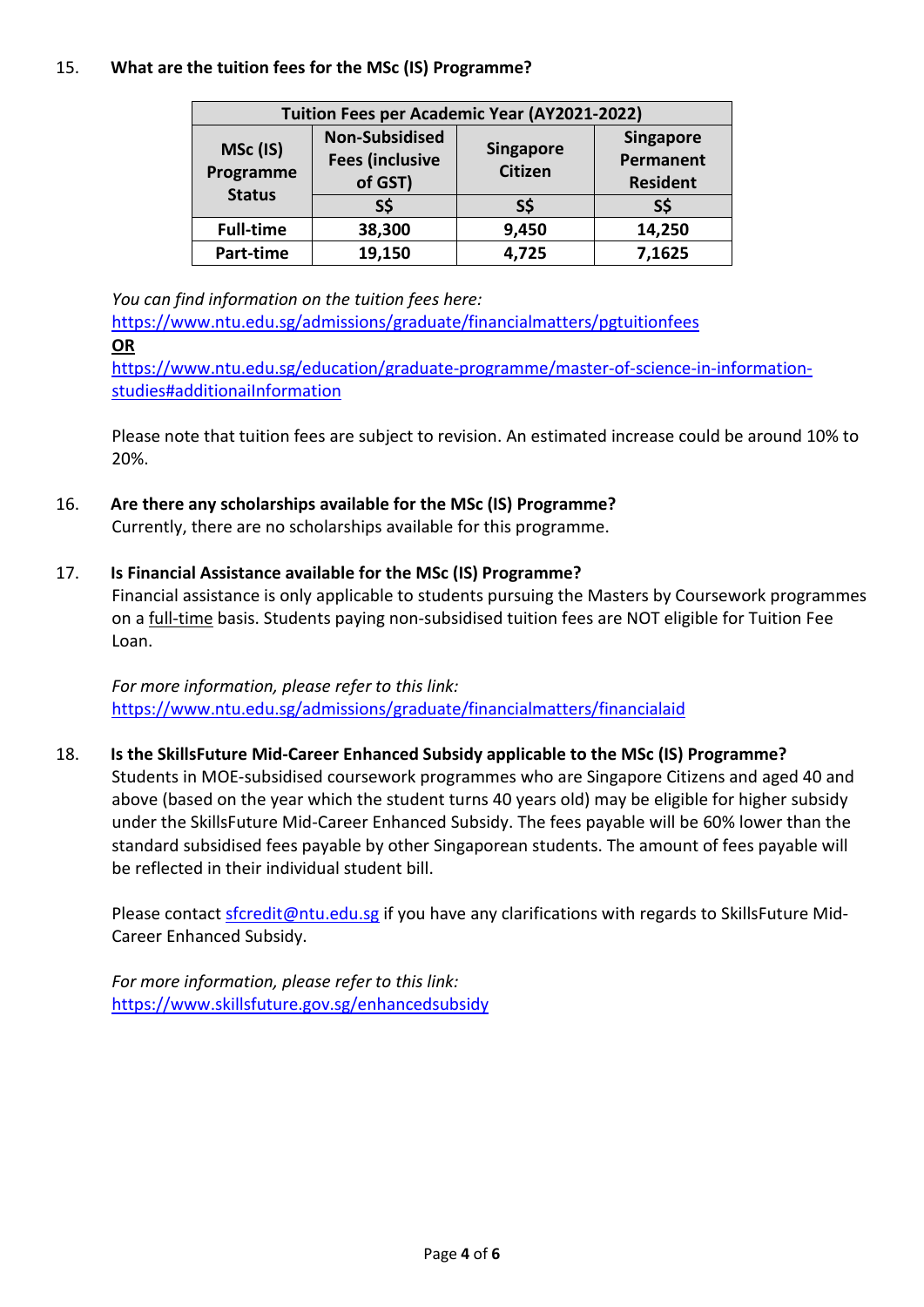# *Registration Matters*

#### 19. **When do I register for the programme after accepting the offer of admission?**

The Office of Admissions (OA) will send to you the offer letter via email, containing information about when and where to go for the registration (also known as matriculation). During matriculation exercise, you **must** produce all **original** documents that were submitted to us during your application for verification by our staff. Otherwise, your matriculation is considered as incomplete. The list of required documents will be sent together with the offer letter.

*You may find the list here as well:* [https://www.ntu.edu.sg/admissions/matriculation#Content\\_C011\\_Col00](https://www.ntu.edu.sg/admissions/matriculation#Content_C011_Col00)

# 20. **Will there be any orientation session organised for new students?** The School will organise the Graduate Orientation Session for new students before the start of the 1<sup>st</sup> Teaching Week of Semester 1. Students will receive an email from the school regarding this after matriculation.

21. **Will I be given a student identification card?** The student matriculation card, also known as the matriculation card (matric card), will be issued during week 1 to 3 of the start of semester.

#### 22. **How many courses can I register for in a semester?**

Full-time students can register for a maximum of **five** courses in a semester; Part-time students can register for a maximum of **three** courses in a semester.

### *Deferment & Withdrawal from the Programme*

23. **Can I defer admission for 1 semester or 1 year, or take leave-of-absence?** No, deferment is **not allowed** in the first semester. You will have to withdraw from the programme and apply for admission again next year.

#### 24. **Can I withdraw from the programme after accepting the offer?** You can withdraw from the programme by dropping an email to the programme administrator. Withdrawal from programme via email can only be done before matriculation.

#### 25. **Can I withdraw from the programme after matriculation?**

You can withdraw from the programme after matriculation by submitting your request for Withdrawal from University electronically via GSLink (under GSLink > Administrative > Withdrawal from University) latest by the end of the 1st Teaching Week of the semester. Otherwise, you will be liable to pay fees for the entire semester.

*For more information, please refer to this link:* <https://www.ntu.edu.sg/wkwsci/admissions/useful-links/graduate/forms-and-procedures>